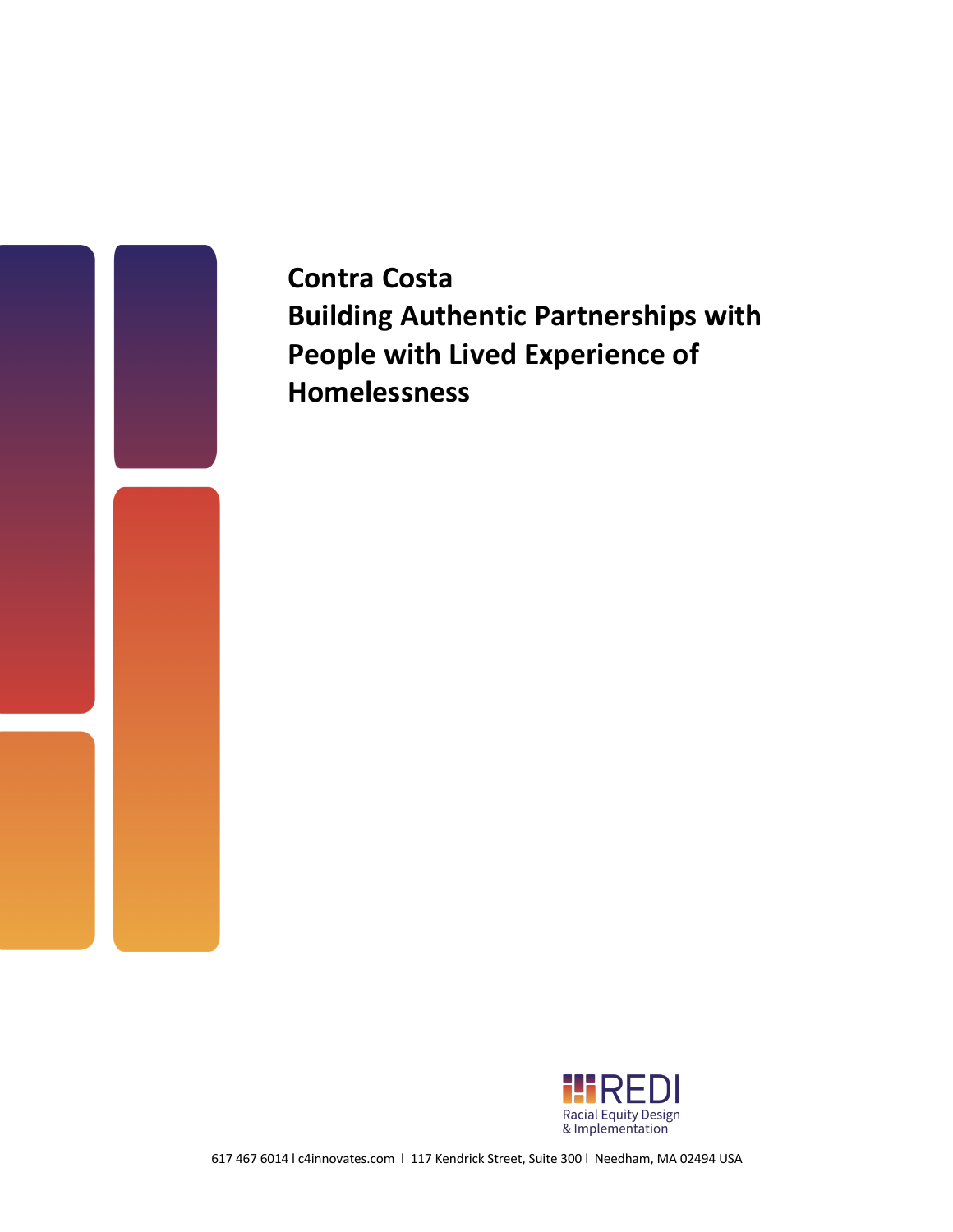### **Overview**

This guide was developed by C4 Innovations to support the Contra Costa CoC in their efforts to develop and strengthen partnerships with individuals who have lived experiences of homelessness. We believe that if communities center the experiences of those most impacted by homelessness and create more inclusive decision-making processes, they can redesign service systems to be more culturally responsive, traumainformed, equitable, and effective.

There are many ways to amplify the voices of people who utilize the homeless response system in your planning efforts. Some communities integrate feedback from client satisfaction surveys or focus groups; others engage partners with lived experience on their Boards or CoC committees; many have developed and supported advisory/action councils made up, primarily, of partners with lived experience. As long as these interactions are not exploitive or tokenistic, they can be extremely beneficial to those with lived experience as well as network providers and system leaders. These partnerships can be even more impactful when communities go beyond raising up narratives and experiences and ensure that partners with lived experience have decision-making power and paid positions throughout the CoC.

### **Objectives**

- 1. Develop the resources, infrastructure, and inclusive CoC culture to support and sustain partnerships with people with lived expertise in the ongoing work to end homelessness.
- 2. Better understand the experiences of Black, Indigenous, and people of color who are using the homeless response system in order to center the experiences of those who are most disproportionately impacted by homelessness when developing strategies to end homelessness.
- 3. Cultivate and support partnerships with experts who can identify and build solutions around the specific challenges faced by people experiencing homelessness, ensuring strong representation from Black, Indigenous, and people of color.
- 4. Develop leadership opportunities and shared decision-making processes across the CoC so partners with lived experience can meaningfully engage in system planning, service delivery, and evaluation.

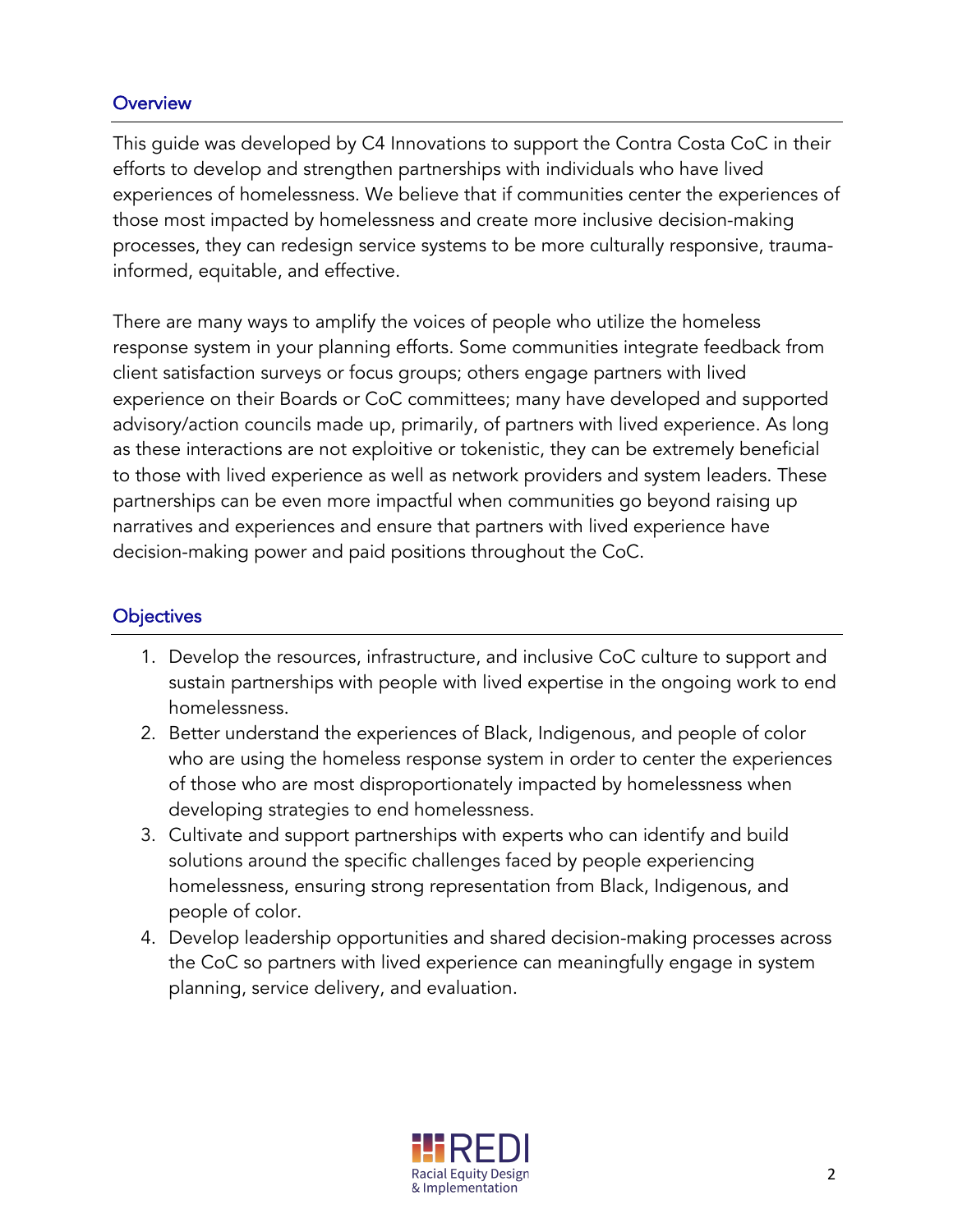There are many established best practices when it comes to recruiting, engaging, and supporting people with lived experience. It may be helpful to establish a small local team to ensure that people are oriented to the system and supported as needed while working with the CoC. Some key decisions will have to be made in advance. Consider the following:

- *What type of partnerships does your CoC hope to develop? (e.g., Advisory Board/Action Council members, CoC Board/committee members, peer support positions, CE staff, etc.)*
- *Who will be responsible for recruiting partners?*
- *Who will be responsible for ensuring that each partner has the support necessary to actively participate in the process?*
- *Who will be responsible for advocacy and ongoing support at the leadership*  level to ensure that the CoC values and centers the voices of partners with lived *experience and shares decision-making power?*

### Recruitment, Outreach, and Engagement Strategies:

Prior to conducting any outreach, clarify your ask.

Who: Determine the number of individuals you would like to recruit based on the level and type of engagement you hope to establish. For focus groups or listening sessions, we recommend including six to eight participants per group. Your community may want to conduct separate groups for individuals, families, or youth. If you are engaging partners to participate on specific committees, we suggest engaging at least 2 individuals per committee so new members can also support one another in the process.

Where: Determine if partners will be attending meetings and if so, will they be virtual or in person. If the meeting will take place virtually, consider the following:

- What platform will you be using?
- How will you address any barriers to access (e.g., WiFi, technology)?

If the meeting will take place in person:

• How can you create a comfortable, private, safe meeting space that will be easily accessible to everyone?

When: Make sure expectations around the level of effort are made clear. How many hours per week will partners be engaged in the work? If partners will be engaged in listening sessions or committee meetings, specify the dates and times to ensure

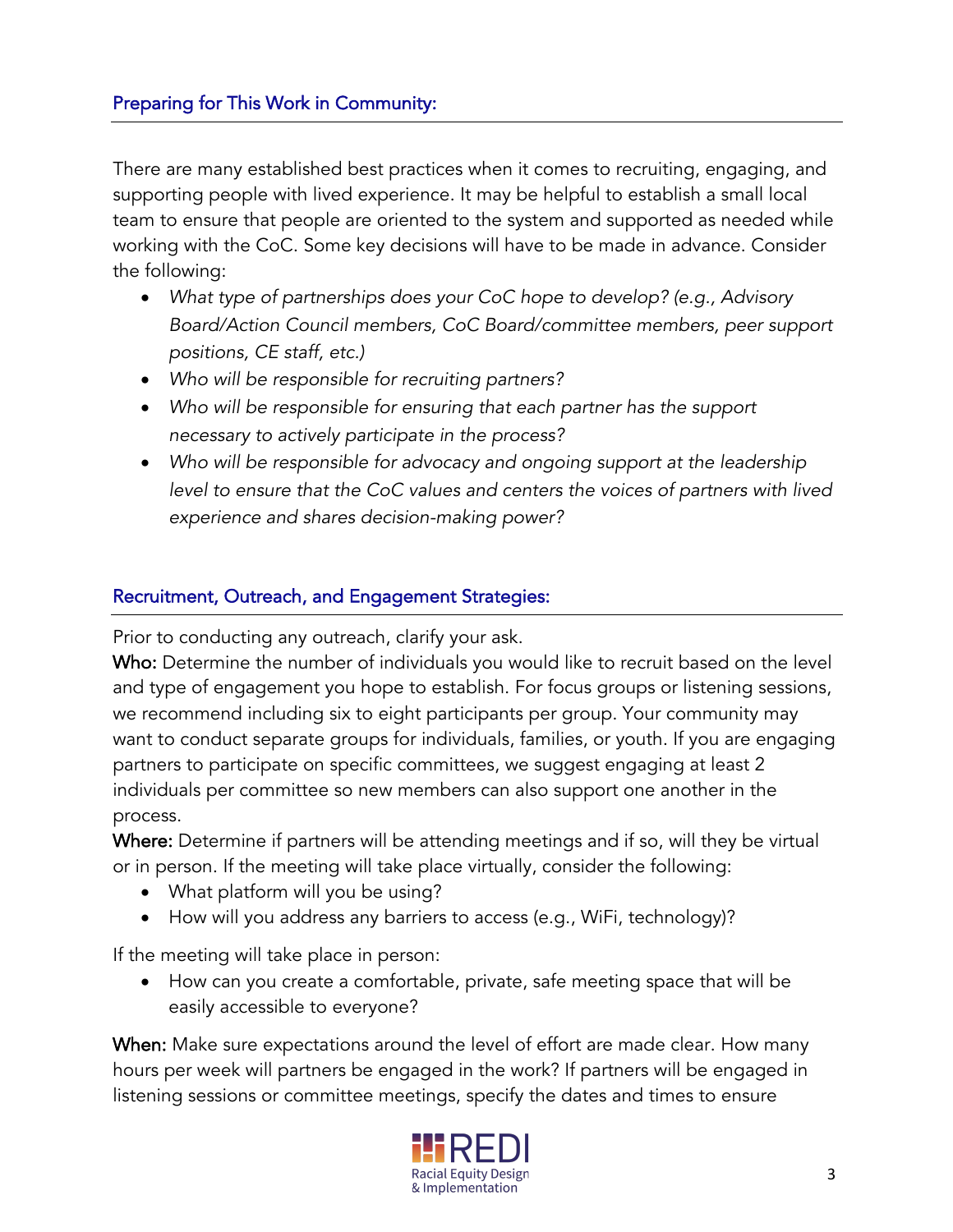availability. It may be beneficial to offer meetings/groups at different times during the day to accommodate participants' scheduling needs. Remember that partners with lived experience may be in different stages of housing stabilization, and they will have competing priorities.

How: Partners should be compensated at a living wage for their involvement. Compensation rates vary across communities but the suggested amount for an hour to 75 minutes of someone's time is \$20-\$50. We can provide written guidance specifically about compensation if helpful.

- Payment options include: Visa gift cards, specific supermarket, restaurant, or store cards, cash, cash apps, or checks. It is best to ask people what form of payment they would prefer and try to meet those requests.
- Note that your CoC will need to be well informed of any requirements of the funding source. Ensure that compensating partners with lived experience is an eligible cost and that you understand tracking and reporting requirements as well as whether or not you need to take out taxes.

When conducting outreach, create some standardized language that can be shared with frontline staff as well as language that they can use to engage their clients directly.

- Language matters. How can you draft an invitation/job description that is engaging, welcoming and inclusive?
- What information is needed to ensure people understand the level of commitment needed, and what they will receive in return?

# Facilitation and Support:

Establishing long-term partnerships may require some facilitation and support. There will need to be at least one person in the CoC, a liaison, who can be responsible for on the ground support as needed. Support will look different for each partner depending on their individual needs, but it may include:

- reserving the physical meeting space for partners or ensuring access to a virtual meeting platform (i.e., technology, Wi-Fi)
- securing and distributing funds to compensate partners fairly and at a rate that allows them to prioritize this work
- working to understand and work through any challenges (e.g., childcare, work schedule, transportation, etc.)
- providing background information about how the service system is currently designed and how different programs operate
- providing a glossary of commonly used terms and acronyms

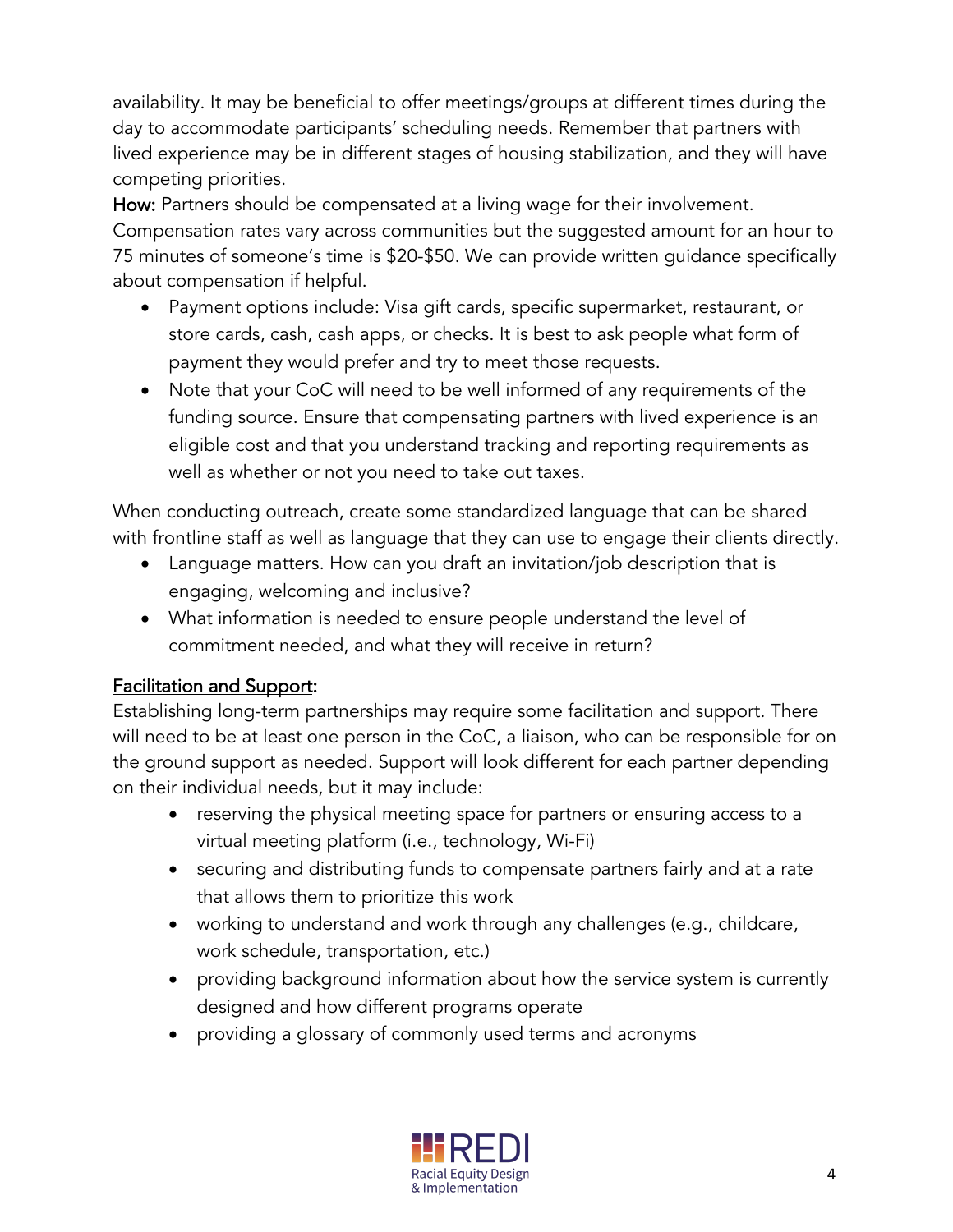• preparing partners prior to any meeting with an understanding of the agenda items and/or decisions that may need to be made as well as re-engaging partners who may have missed meetings

## Six Critical Considerations:

- 1. The importance of a trauma-informed approach. The individuals coming into these partnerships will bring with them all of who they are and what they have experienced. This includes their stress, pain, fatigue and/or anxiety, but it also includes their humor, insight, resilience, and empathy. It is important to acknowledge that people may be tired and may be hurting even if they do not name it.
- 2. Don't use system jargon, technical terms, or acronyms. If you need to discuss parts of the homeless response system that may be unfamiliar to some, provide definitions.
- 3. Establish a rapport by being genuine, honest, and transparent. Be clear about your purpose and intent. Be transparent about what partners can expect. Provide reassurances about confidentiality when appropriate. Inform people that they can be honest without fearing any retribution. Let them know how their involvement will benefit the system or lead to transformative system change. Acknowledge that you cannot begin to understand each person's individual experiences. Express gratitude for all that people are willing to share and contribute.
- 4. Honor each person's story. Be respectful of the fact that people may want to go in a different direction than your agenda or share personal experiences. Do not talk over people or be dismissive of people's contributions. Be patient and make space for all voices.
- 5. Actively listen and engage with people around their contributions. Ensure people do not have to share personal experiences to participate in system planning and decision-making. Pause in your process and allow others to weigh in. Believe what people tell you. Summarize what people have said to make sure you clearly understand them. Empathize when people share their experiences rather than just moving on to the next question/agenda item.
- 6. Be respectful of people's time. Be prepared. Let people know what time the meeting will end and stick to that time. Establish guiding principles with meeting participants that challenge people who tend to talk more than others to step up their listening and challenge those who are less vocal to step up their participation. When someone has a lot to share, ask them if you can follow up with them after the meeting.

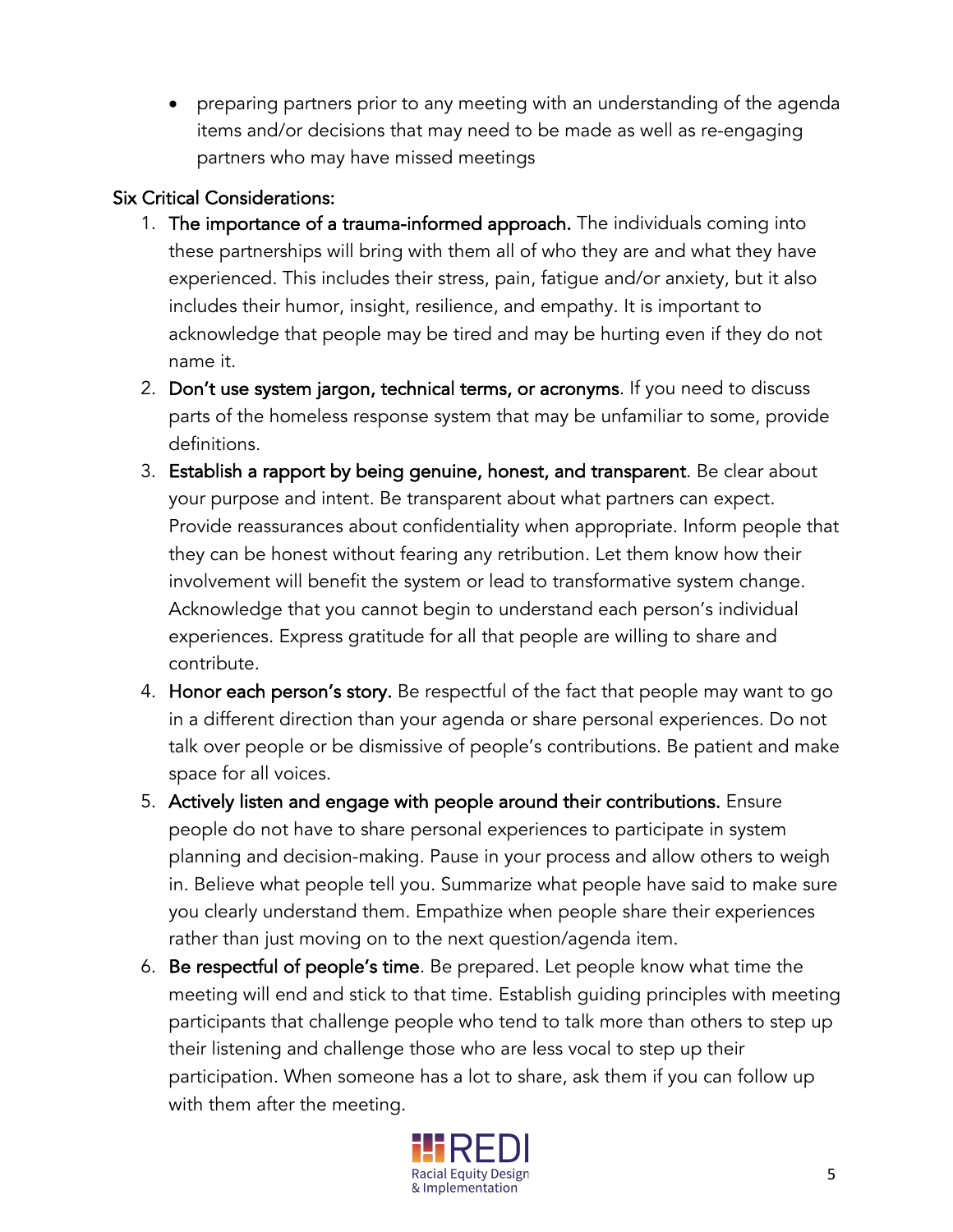7. Develop leadership opportunities based on people's strengths. Partners with lived experience should be seen as experts. Each person will bring unique strengths and assets to the table. Sustaining these partnerships will require succession planning and the development of pathways to advance to leadership-level roles.

# For Advisory Boards or Action Councils, Support the Development of By-Laws and **Workplans**

Board/Council members can work together to establish the values and objectives in their work to drive system change and end homelessness. Having a document such as by-laws can make onboarding easier, as long as the language is accessible, and the content is developed and updated by members. It can also help to strengthen the long-term foundation for committees and ensure they are truly led and governed by partners with lived experience. Members can set expectations for participation, establish how decisions will be made, and decide how new members will be recruited/nominated, hired, onboarded, and or terminated/replaced. Board/Council members should have the autonomy to decide what CoC projects and initiatives they would like to be more involved with and have a clear understanding of the work ahead. They may want to develop a workplan so that each member knows what their responsibilities will be and so they can see the impact they are having.

# For Listening Sessions, Co-Facilitator's Can Develop a Facilitator's Script

Having a script can ensure you don't miss any important information when the meeting starts and ends. However, you should be familiar enough with the script to make it conversational. It should not be read word for word.

What do you want to accomplish with your introduction?

- Define purpose
- Create a safe space
- Welcome participants and let them know what to expect
- Anything else?

What information do you need to share with participants before you begin?

- Confidentiality/anonymity
- If recording the session (for transcription purposes), be clear about why it is being recorded, who will have access to the recording, and obtain written consent before proceeding.
- How the information will be used
- Anything else?

What information do you want people to know when the meeting ends?